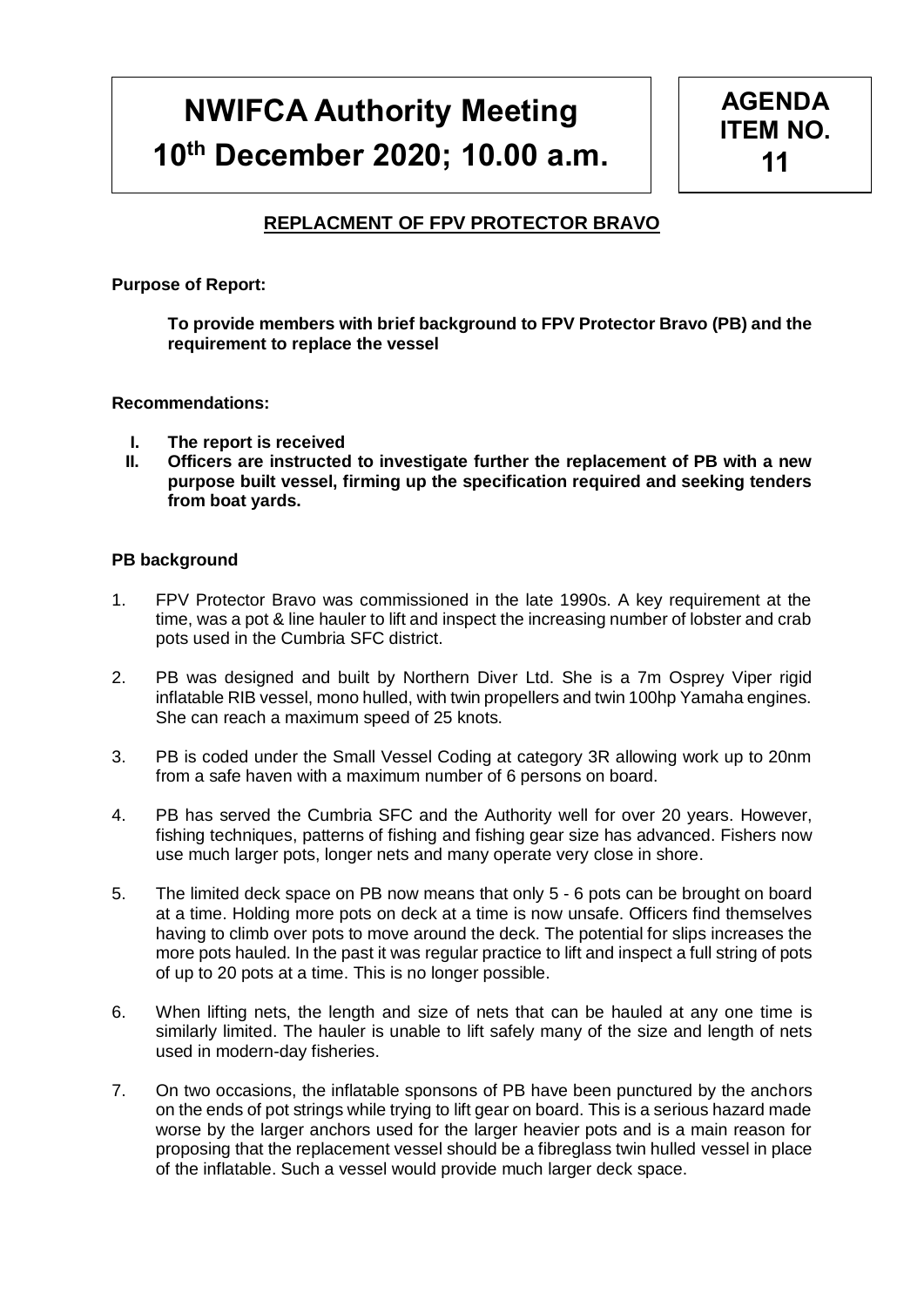- 8. PB has only two seats side by side. Additional personnel on board must sit in the vessel on the deck. This creates additional potential for accident and discomfort on long patrols.
- 9. Officers are now of the opinion that PB is no longer fit for purpose and have been investigating the possibility of replacing this vessel with a more suitable vessel, which would have its base in Whitehaven marina.

### **North Western Protector**

10. North Western Protector is highly effective for inspection of long strings of pots offshore but cannot work safely in the shallow waters where many strings of pots and nets are now being set. The introduction of the new potting byelaw with pot marking and tagging will make pot inspections a higher priority and create an increased burden of work for officers particularly in the North of the District. A replacement vessel designed and equipped to carry out this work will enable the Authority to inspect gear and catches more efficiently and effectively.

#### **Specification and enforcement requirements of a new vessel**

- 11. The function of a replacement vessel would primarily be inshore enforcement. Additional requirements could be incorporated into the design of the vessel. GRP twin hulls would give safety and fitted with heavy duty steel keel bands would enable the vessel to dry out on sands at low tide for survey and enforcement purposes.
- 12. The vessel should have wheel house and shelter accommodation with small bathroom and galley for spending long days aboard. A vessel length of around 10m would allow for these facilities. To meet modern inspection and safety requirements and standards and pursue the objectives of working with partner agencies, accommodation and seating for up to 6 Officers would be ideal. (Protector Bravo is coded to carry 6).
- 13. Speed and engine power should be appropriate to cover the inshore area of the District. A speed of 35 - 40 knots could be achieved with twin 250 – 300hp engines, 4 stroke modern petrol Yamaha or Honda engines. This is an economical option, with the vessel having appropriate size fuel tanks fitted.
- 14. Research has found that a possible replacement vessel would be a catamaran, with ample deck space for equipment and the capability of hauling up to 60+ whelk pots at a time. Designed to take the safety of the crew in mind, this would be a suitable replacement with the following features:
- 15. A larger and safer hauler would be included with deck space to lift up to 20 modern pots. A stern ramp between the outboard engines so that officers are clear of pots or nets, when placing them back into the water once inspected would provide a safe working system. Coding would be similar to PB.
- 16. Replacing PB with a catamaran type of vessel, would provide the Authority with a suitable replacement with a lifespan of at least 15 years, which could be expanded to 25 years with a midlife refurbishment.

## **Estimate of costs of a replacement vessel, and how this could be funded**